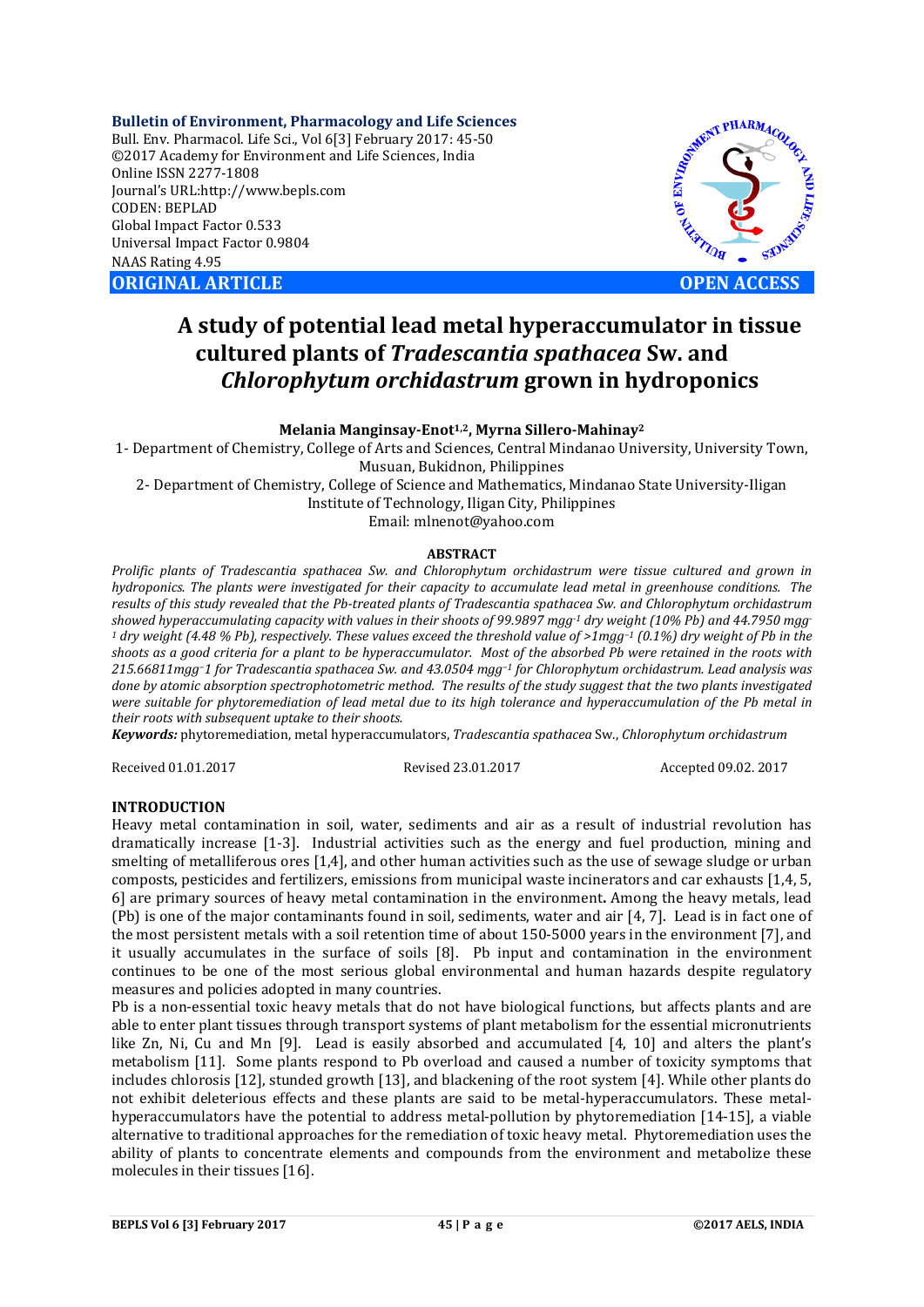Intensive investigation has been conducted on the ability of plants in removing Pb from soil using *Polygonum hydropiper L.* [17]*, Rumex acetosa L*. [18], *Brassica juncea* [19], *Tithonia diversifolia* and *Helianthus annuus,* sunflower species [20], *Brassica napus L.* [21], *Catharanthus roseus L.* [22], *Sebertia acuminata*, *Armeria maritima*, *Aeollanthus biformifolius* and *Eichhornia crassipes* [1]. The current research was concerned on using locally-prolific plants growing along the roadsides and highways in Iligan City, Lanao del Norte, Philippines such as *Tradescantia spathacea* Sw. and *Chlorophytum orchidastrum*. The research's objective was to tissue culture the said plants to evaluate their ability to accumulate Pb upon treatment with 1000 ppm concentration of  $Pb^{2+}$  in hydroponics media in the greenhouse.

*Tradescantia spathacea* Sw. (Figure 1A) is also known as *Rhoeo discolor* (L. Her.) Hance whose common name is Moses of the Cradle or as "Bangka-bangkaan" in the local dialect of the Philippines. It is a shortstemmed tender foliage plant having small, dense, spreading clumps. It forms a solid groundcover of upright leaves. The six to eight- inch long, sword-shaped leaves are green above and purplish below. The plant is known to have an antioxidant and chemoprotective antimutagen [23], antimicrobial properties [24] and antitumoral property [25].

*Chlorophytum orchidastrum* Lindl (Figure 1B) is one of the 215 species of Chlorophytum, an important genus of the family Liliaceae [26], is found mainly in tropical and subtropical countries and is cultivated for their ornamental flowers. The plant is about 30-40 cm high and 60-80 cm in diameter having green leaves with an orange petiole and midrib. Among all the species of Chlorophytum genus, *Chlorophytum comosum* was the only species reported to be a potential Pb hyperaccumulator [27] and a potential Cd hyperaccumulator [28] having known to exhibit stress tolerance and phytoremediation capacity [29].



**Figure 1**. (A) *Tradescantia spathacea* Sw. and (B) *Chlorophytum orchidastrum* L. plants

# **MATERIALS AND METHODS**

#### **Plant materials**

Plant samples were botanically authenticated by Dr. Victor B. Amoroso of the Center of Biodiversity Research and Extension in Mindanao (CEBREM), Central Mindanao University, University Town, Musuan, Bukidnon, Philippines. Voucher specimens of the plant samples were deposited at Central Mindanao University Herbarium (CMUH).

*In vitro* **micropropagation of the test plants.** *In vitro* micropropagation of the plant was conducted at the Tissue Culture Laboratory, Department of Horticulture, College of Agriculture, Central Mindanao University, University Town, Musuan, Bukidnon, Philippines.

*In vitro* **micropropagation of** *Tradescantia spathacea* **Sw.** Actively growing shoots of *Tradescantia spathacea Sw.* bearing seven to eight nodes, were collected from 1.0-yr-old plants. These shoots were used as explants source removing shoot tips and leaves. The node segments were rinsed thoroughly under running tap water to remove any soil attached to the surfaces and finally rinsed with distilled water. Aseptically, the stalks containing the nodal segments were surface-sterilized in enough volume of commercial bleach solution of  $4.5\% - 5.0\%$  (w/v) sodium hypochlorite with 2 drops of Tween 20 (Sigma-Aldrich) for 20 min, and subsequently rinsed five times for 10 min with sterilized distilled water. After sterilization, explants were excised as single node segments (~1.5 cm), and were aseptically dissected to remove the fleshy pulp covering to expose the node using sharp surgical blades and tweezers. Then, the nodal segments were placed in sterilized paper prior to culture. The segments were then cultured on a nutrient medium consisted of modified MS medium [30] solidified with 6 g/L agar (Vetec®). The pH of the MS medium was adjusted to 5.8, before autoclaving for 15 min at 120 °C.

*In vitro* **micropropagation of** *Chlorophytum orchidastrum***.** Seeds of *Chlorophytum orchidastrum* were surface sterilized with  $4.5\% - 5.0\%$  (w/v) sodium hypochlorite with 2 drops of Tween 20 (Sigma-Aldrich)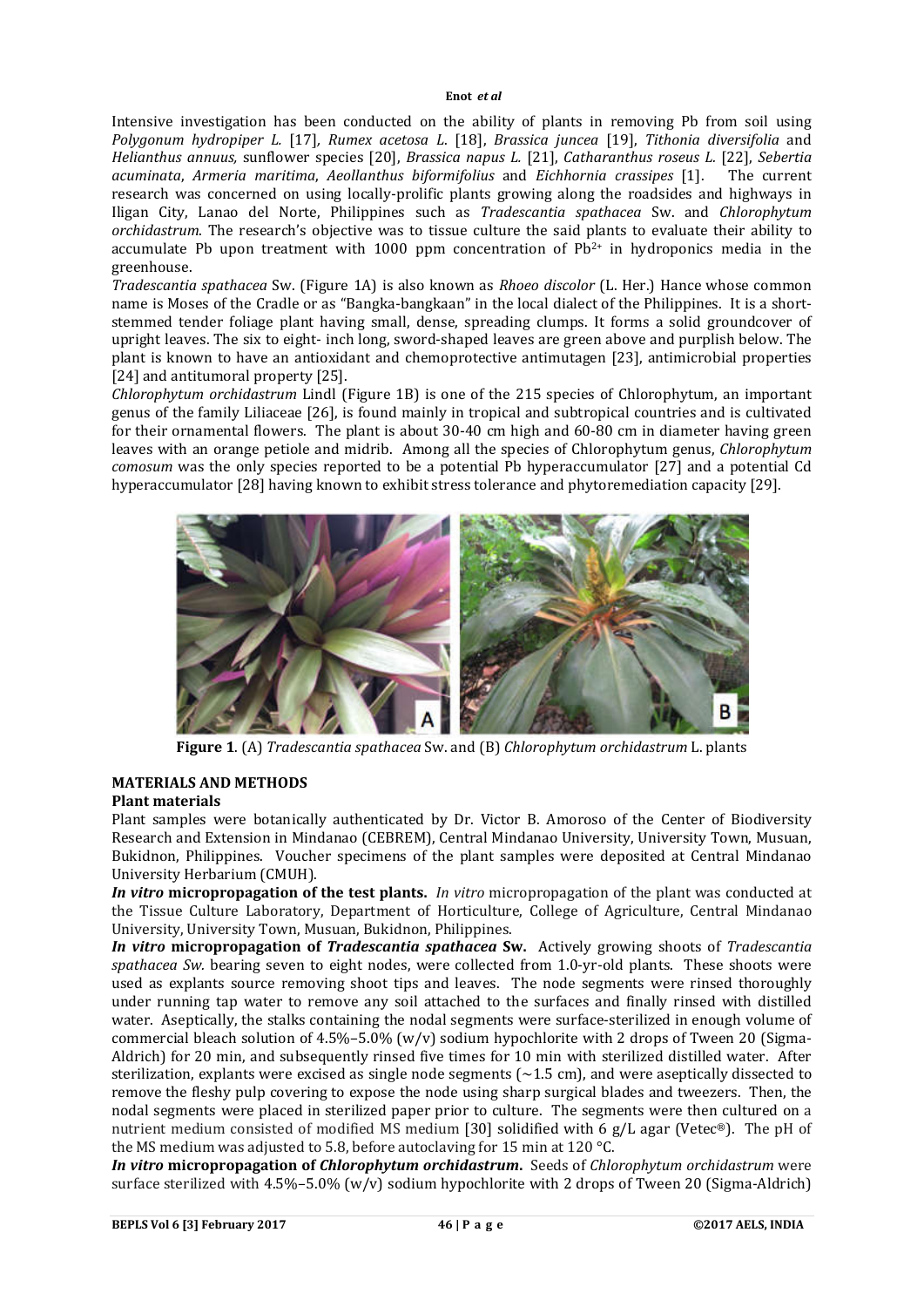for 20 min and subsequently rinsed five times for 10 min with sterilized distilled water. After rinsing in sterilized water, the seeds were then transferred aseptically nutrient medium consisted of modified MS medium [30] solidified with 6 g/L agar (Vetec®). The pH of the MS medium was adjusted to 5.8, before autoclaving for 15 min at 120 °C.

**Culture initiation, multiplication and elongation of** *Tradescantia spathacea* **Sw. and** *Chlorophytum orchidastrum*. The cultured plants with shoot clusters were transferred on growth medium supplemented with 1 ppm of N-naphthylacetic acid (rooting hormone). After rooting was established, the test plants were further transferred to MS medium supplemented with 5 ppm benzylaminopurine (BAP) for shoot elongation [31].

Rooted shoots from different culture media were transferred in the greenhouse with the following growth conditions: oxygenized hydroponic solution with pH adjusted to 5.7, 16 h: 8 h photoperiod regime at 25 °C during the night and 28 °C during the day. The test plants were grown until carrying about 5-7 leaves.

**Heavy Metal (Pb) Treatment.** Twelve-weeks old hydroponics grown *Tradescantia spathacea* Sw. and *Chlorophytum orchidastrum* with 5-7 leaves were randomly selected. The test plants were group into two: the first group was taken as control while the other group was treated with 1000 ppm Pb<sup>2+</sup> solution.

Treatment commenced with a single application of  $1000$  ppm  $Pb<sup>2+</sup>$  in the hydroponics media, and the volume was maintained by irrigation with oxygenated hydroponic solution weekly. After 30 days of exposure, 10 biological replicates with 3 technical replicates each were taken (total 30 samples). For each of the control and treated plants, roots, stems and leaves were harvested separately. Stems and leaves were washed thoroughly with deionized water while root samples were immersed in 10 mM CaCl<sub>2</sub> in an ultrasonic bath for 15 min and then rinsed with deionized water to remove surface-bound Pb [32]. The plant tissues were then freeze dried for 3 days followed by oven drying for 10 days at 45 °C to constant weight. All dried samples were weighed and ground for Pb analysis.

**Pb Metal Analysis.** The analytical method for the determination of Pb employed the sub-sampling process of coning and quartering a representative sample from the freeze-dried plant samples. Approximately 100 mg samples in triplicate were digested with a mixture of 5 mL of 65 % conc. HNO<sub>3</sub> and 2 mL of 30 % H2O2 in a pressurized oven using an automatic microwave digester (Ethos 1 Microwave Digester, Milestone, USA). The digestion process was set with a temperature of 200 °C for 45 minutes, applying a pressure of 45 bar, while a 1500 W microwave power supply was used for heating. Pb levels of the different plant parts were analyzed using Flame Atomic Absorption Spectrophotometry (Spectra Flame Atomic Absorption Spectrophotometer, Agilent, USA), according to published protocols [33].

#### **RESULTS and DISCUSSION**

After 30 days of growth following heavy metal exposure, the plants *Tradescantia spathacea* Sw. exhibited tolerance and resistance with minimal toxicity symptoms as manifested by wilting and yellowing of the basal leaves and very minimal browning of the roots as assessed by the naked eye. Similarly, there was yellowing of the basal leaves and browning of the roots of *Chlorophytum orchidastrum* that was observed after 20 days of metal exposure, in which slight toxicity symtoms were exhibited earlier than the *Tradescantia spathacea* Sw.

Results of the study revealed that the roots of Pb-treated plant *Tradescantia spathacea* Sw. has the highest Pb content of 215.6681 mgg-1 dry weight Pb followed by the stem with 93.8937 mgg-1 dry weight and only 6.0960 mgg-1 Pb dry weight was translocated to the leaves as shown Table 1. *Tradescantia spathacea* Sw. has Pb accumulation on the shoots of 10.00% (i.e. stem of 9.39 % and 0.61% Pb was accumulated in the leaves) (Table 2).

Higher levels of lead were determined on the roots of *Chlorophytum orchidastrum* with the value of 43.0504 mgg-1 dry weight then followed by the stem of 34.8325 mgg-1 dry weight and 9.9624 mgg-1 dry weight was determined on the leaves as shown in Table 1. *Chlorophytum orchidastrum* has 4.48% Pb accumulated on the shoots (Table 2).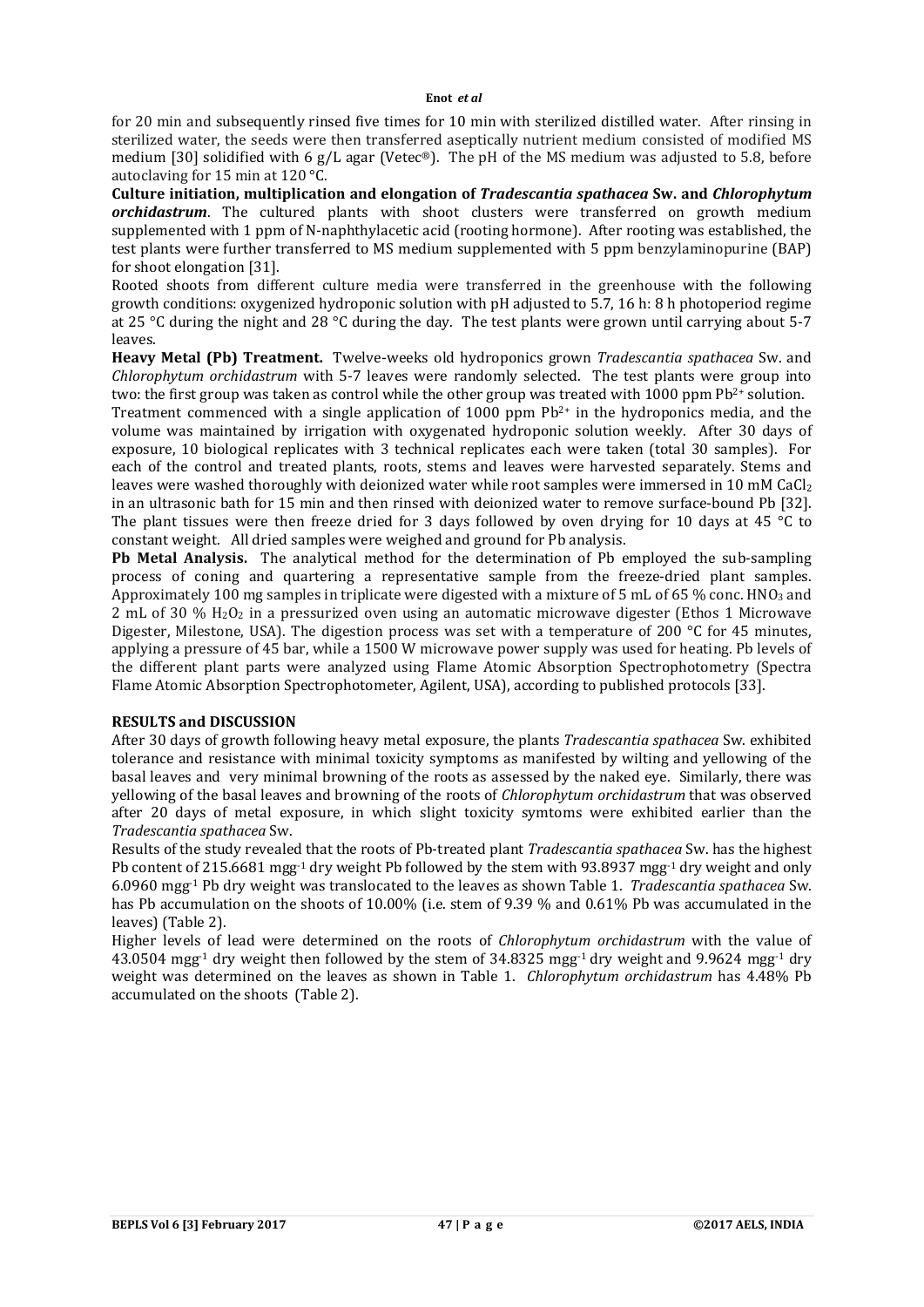| <b>Samples</b> | Mean Pb content in the<br>roots, mgg <sup>-1</sup> DW | <b>Mean Ph content in</b><br>the stems,<br>$mgg-1 DW$ | <b>Mean Ph content in</b><br>the leaves.<br>$mgg-1 DW$ | Mean Ph content in the<br>shoots, $mgg^{-1}DW$ |
|----------------|-------------------------------------------------------|-------------------------------------------------------|--------------------------------------------------------|------------------------------------------------|
| <b>TTC</b>     | $0.0271 \pm 0.0010$                                   | $0.0029 \pm 0.0000$                                   | $0.0101 \pm 0.0020$                                    | $0.0130 \pm 0.0020$                            |
| <b>TTPb</b>    | $215.6681 \pm 12.3880$                                | $93.8937 \pm 2.9500$                                  | $6.0960 \pm 0.2430$                                    | $99.9897 \pm 3.1520$                           |
| COC            | $0.0448 \pm 0.0026$                                   | $0.0021 \pm 0.0020$                                   | $0.0008 \pm 0.000$                                     | $0.0027 \pm 0.0017$                            |
| COPb           | $43.0504 \pm 0.4288$                                  | $34.8325 \pm 3.9745$                                  | $9.9624 \pm 0.7188$                                    | $44.7950 \pm 3.5750$                           |

Table 1. Mean Pb concentrations of the plant parts of *Tradescantia spathacea* Sw. *and Chlorophytum orchidastrum*, in mgg-1 dry weight (mean ± SD).

TTC= *Tradescantia spathacea* Sw.*;* control, TTPb= Pb-treated *Tradescantia spathacea* Sw*.*; COC= *Chlorophytum orchidastrum;* control; COPb= Pb-treated *Chlorophytum orchidastrum; DW – dry weight*

| Table 2. % Pb levels on the plant parts of Tradescantia spathacea Sw. and Chlorophytum orchidastrum. |                        |                           |                           |                        |
|------------------------------------------------------------------------------------------------------|------------------------|---------------------------|---------------------------|------------------------|
| <b>Samples</b>                                                                                       | <b>Mean Pb content</b> | <b>Mean Ph content in</b> | <b>Mean Ph content in</b> | Mean Pb content in the |

| Samples    | <b>Mean Pb content</b><br>in the roots.<br>$mgg-1} DW$ | Mean Pb content in<br>the stems,<br>$mgg-1} DW$ | Mean Pb content in<br>the leaves.<br>$mgg-1} DW$ | Mean Pb content in the<br>shoots, $mgg^{-1}DW$ |
|------------|--------------------------------------------------------|-------------------------------------------------|--------------------------------------------------|------------------------------------------------|
| <b>TTC</b> | 0.00                                                   | 0.00                                            | 0.00                                             | 0.00                                           |
| TTPb       | 21.57                                                  | 9.39                                            | 0.61                                             | 10.00                                          |
| COC        | 0.00                                                   | 0.00                                            | 0.00                                             | 0.00                                           |
| COPb       | 4.31                                                   | 3.48                                            | 1.00                                             | 4.48                                           |

TTC= *Tradescantia spathacea* Sw.*;* control, TTPb= Pb-treated *Tradescantia spathacea* Sw.; COC= *Chlorophytum orchidastrum;* control; COPb= Pb-treated *Chlorophytum orchidastrum*.; *DW – dry weight*

A lead metal -hyperaccumulator plant is one that can concentrate the metals to a level >1 mgg−1 (0.1%) of the shoots dry weight for Pb [35, 36, 9]. *Tradescantia spathacea* Sw. and *Chlorophytum orchidastrum,*  have values of 10.00 % and 4.48 % Pb accumulation on the shoots, respectively. These values being greater than the threshold values, i. e. >1 mgg<sup>-1</sup> (0.1%) of dry weight Pb suggest the potential of these plants to be lead metal-hyperaccumulator. This further suggests an effective ability of the plant to uptake and transport Pb from roots to shoots by accumulation.

This study also revealed that the highest concentration of Pb was found mainly on the roots with 43.0504 mgg-1 dry weight for *Tradescantia spathacea* Sw. and 215.6681 mgg-1 dry weight for *Chlorophytum orchidastrum*. Similar results of higher metal accumulation found in the roots have been reported in Vicia faba, Pisum sativum, and Phaseolus vulgaris [36], V. unguiculata [37], Nicotiana tabacum, [38], Zea mays [39], Lathyrus sativus [40], Avicennia marina [41] and Allium sativum [42]. As have been reported, the very limited translocation to the shoots despite the higher concentration found in the roots was mainly due to the susceptibility of Pb to be immobilized by molecule such as negatively charged pectins within the cell wall [43, 7], precipitation of insoluble lead salts in intercellular spaces [37] and the sequestration of Pb in the vacuoles of root cells [42].

# **CONCLUSION**

Both *Tradescantia spathacea* Sw. and *Chlorophytum* orchidastrum plants were found to have the ability to hyperaccumulate Pb metal beyond the threshold level of 1 mgg $^{-1}$  DW on their shoots without exhibiting significant deleterious or toxicity symptoms on the plants on Pb overload. These plants are potential plants for the phytoremediation of lead metal contaminated sites. It is recommended that other toxic metal studies be conducted to further establish the potential of these plants to hyperaccumulate in mixmetal condition.

#### **ACKNOWLEDGEMENT**

The authors would like to acknowledge the financial support from the Commission on Higher Education-Faculty Development Program II (Ph.D. Sandwich Program) of the Philippine government. We would like also to sincerely thank the Central Mindanao University (CMU) for the scholarship grant and the Inorganic-Bioinorganic Chemistry Research Laboratory, Chemistry Dept., CSM, Mindanao State University-Iligan Institute of Technology (MSU-IIT).

### **CONFLICT OF INTEREST**

The authors declare no conflict of interest.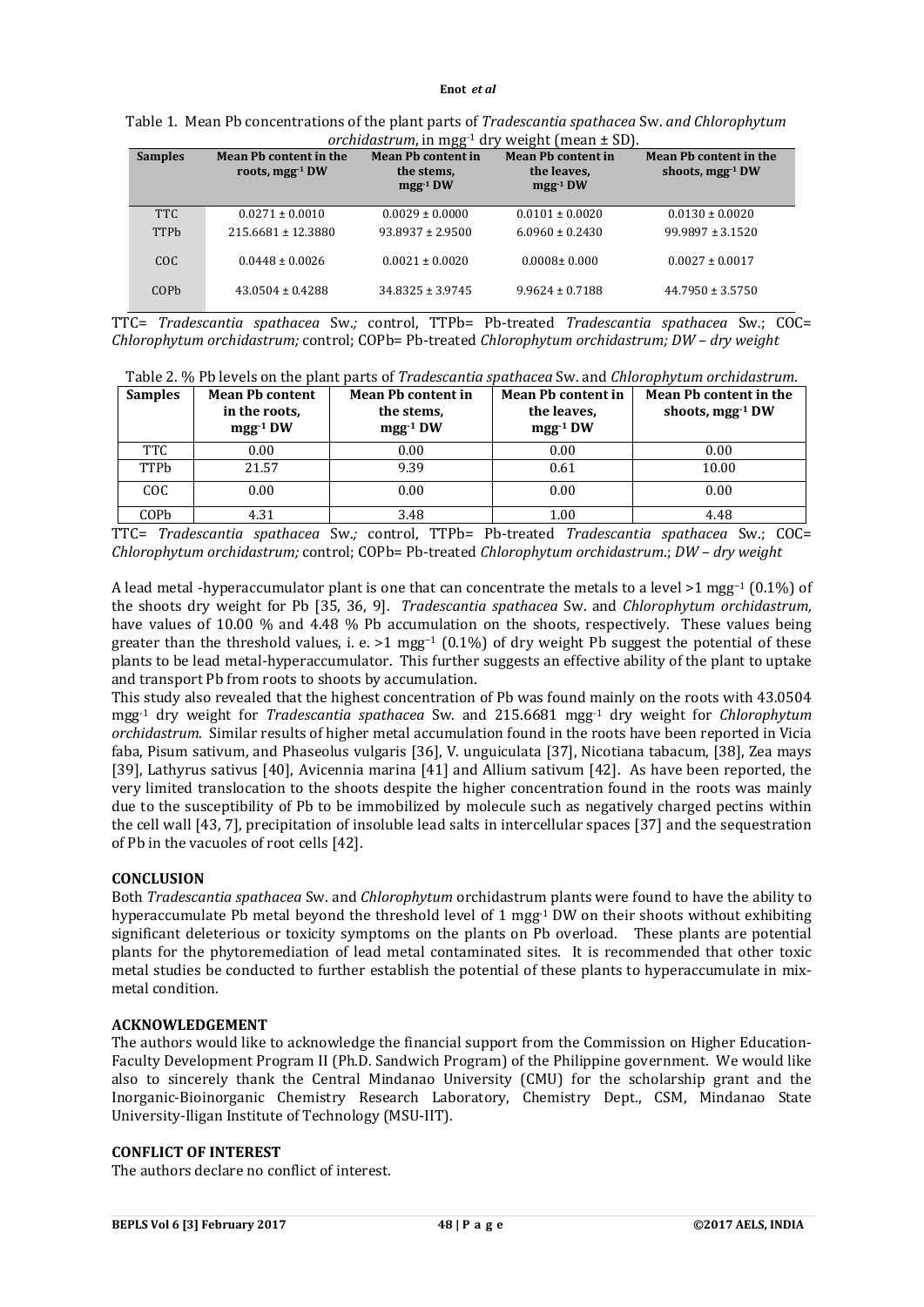#### **REFERENCES**

- 1. Mangkoedihardjo, S. and Surahmaida (2008). Jatropha curcas L. for Phytoremediation of Lead and Cadmium Polluted Soil. World Applied Sciences Journal, 4 (4):519-522.
- 2. Varun, M., D' Souza, R., Pratas, J., Paul, M.S. (2011). Evaluation of phytostabilization, a green technology to remove heavy metals from industrial sludge using Typha latifolia L. Biotechnol. Bioinf. Bioeng., 1(1):137-145.
- 3. Mojiri, A. (2011). The Potential of Corn (Zea mays) for Phytoremediation of Soil Contaminated with Cadmium and Lead. J. Biol. Environ. Sci., 5(13):17-22.
- 4. Sharma, P. and Dubey, R.S. (2005). Braz. J. Plant Physiol., 17(1):35-52.
- 5. Zhao, F.J., Lombi, E., McGrath, S.P. (2003). Assessing the potential for zinc and cadmium phytoremediation with the hyperaccumulator Thlaspi caerulescens. Plant and Soil, 249:37–43*.*
- 6. McGrath, S.P., Shen, Z.G., Zhao, F.J. (1997). Heavy metal uptake and chemical changes in the rhizosphere of Thlaspi caerulescens and Thlaspi ochroleucum grown in contaminated soils *Plant and Soil,* 188:153–159.
- 7. Fahr, M., Laplaze, L., Bendaou, N., Hocher, V., El Mzibri, M., Bogusz, D., Smouni, A. (2013). Effect of lead on root growth*. Front. Plant. Sci.,* 175:1-7.
- 8. Jiang, W., Liu, D., Hou, W. (2000). Hyperaccumulation of lead by roots, hypocotyls, and shoots of Brassica juncea. Biologia Plantarum, 43:603-606.
- 9. Rascio, N., and Navari-Izzo, F. (2011). Heavy metal hyperaccumulating plants: How and why do they do it? And what makes then interesting? *Plant Sci.,* 180:169–181.
- 10. Kibria, M.G., Maniruzzaman, M., Islam, M., Osman K.T. (2010). Effects of soil-applied lead on growth and partitioning of ion concentration in Spinacea oleracea L. tissues. Soil & Environ., 29:1-6.
- 11. Cheng, S. (2003). Effects of Heavy Metals on Planta and Resistance Mechanisms. ESPR-Environ. Sci. & Pollut. Res., 4:256-264.
- 12. Verret, F., Gravot, A., Auroy, P., Leonhardt, N., Alain, V., Richaud, P., Pierre, A. (2004). Overexpression of AtHMA4 enhances root-to-shoot translocation of zinc and cadmium and plant metal tolerance. FEBS Letters, 576:306– 312.
- 13. Shah, K., Nongkynrih, J.M. (2007). Metal hyperaccumulation and bioremediation. Biologia Plantarum, 51(4):618-634.
- 14. Nouri, J., Lorestani, B., Yousefi, N., Khorasani, N., Hasani, A., Seif, F., Cheraghi, M. (2011). Phytoremediation potential of native plants grown in the vicinity of Ahangaran lead–zinc mine (Hamedan, Iran). Environmental Earth Sciences, 62(3):639-644.
- 15. Klang-Westin, E., and Jan, E. (2003). Potential of Salix as phytoextractor for Cd on moderately contaminated soils. Plant and Soil, 249(1):127-137.
- 16. Salt, D.E., Smith, R.D. and Raskin, I. (1998). Phytoremediation. Annu. Rev. Plant Physiol. Plant Mol. Biol., 49:643–668.
- 17. Chu, T.T.H. (2014). Study on the growth and tolerance ability of Polygonum hydropiper L. and Hymenachne acutigluma (Steud.) Gilliland on Pb and Cd polluted soil. J. Viet. Env., 6(3):298-302.
- 18. Gawęda, M. (2009). Heavy Metal Content in Common Sorrel Plants (Rumex Acetosa L.) Obtained from Natural Sites in Małopolska Province. Polish J. of Environ. Stud., 18(2):213-218.
- 19. Lim, J., Salido, A.L., Butcher, D. (2004). Phytoremediation of lead using Indian mustard (*Brassica juncea*) with EDTA and electrodics. Microchemical Journal, 76(1):3-9.
- 20. Adesodun, J., Atayese, M., Agbaje, T., Osadiaye, B., Mafe, O., Soretire, A. (2010). Phytoremediation Potentials of Sunflowers (Tithonia diversifolia and Helianthus annuus) for Metals in Soils Contaminated with Zinc and Lead Nitrates. Water, Air, and Soil Pollution, 207(1):195-201.
- 21. Adiloglu, S. and Saglam, M.T. (2013). Removal of lead (Pb) pollution in agricultural areas by phytoremediation method with the use of canola (*Brassica napus L*.) plant. In: Proceedings of the 13th International Conference of Environmental Science and Technology, 2013, Athens, Greece, 5-7.
- 22. Subhashini, V., Swamy, ; A. V. (2013). Phytoremediation of Pb and Ni Contaminated Soils Using *Catharanthus roseus* (L.). Universal Journal of Environmental Research and Technology, 3(4):465-472.
- 23. Arriaga-Alba, M., Blasco, J.L., Ruíz-Pérez, N.J., Sánchez-Navarrete, J., Rivera-Sánchez, R., González-Avila, M. (2011). Antimutagenicity mechanisms of the Rhoeo discolor ethanolic extract. Experimental and toxicologic pathology, 63(3):243-248.
- 24. Tan, J.B.L., Lim, Y.Y., Lee, S.M. (2015). Antioxidant and antibacterial activity of Rhoeo spathacea (Swartz) Stearn leaves. J Food Sci Technol, 52(4):2394–2400.
- *25.* Rosales-Reyes, T., de La Garza, M., Arias-Castro, C., Rodríguez-Mendiola, M., Fattel-Fazenda, S., Arce-Popoca, E., Hernández-García, S., Villa-Treviño, S. (2008). Aqueous crude extract of *Rhoeo discolor*, a Mexican medicinal plant, decreases the formation of liver preneoplastic foci in rats. Journal of Ethnopharmacology, 115(3):381- 386.
- 26. Acharya, D., Mitaine-Offer, A., Kaushik, N., Miyamoto, T., Paululat, T. Mirjolet, J., Duchamp, O., Lacaille-Dubois, M. (2010). Steroidal Saponins from *Chlorophytum orchidastrum*. J. Nat. Prod. 73:7–11.
- 27. Wang, Y., Wu, D., Wang, N., Hu, S. (2011). Effect of *Chlorophytum comosum* growth on soil enzymatic activities of lead-contaminated soil. Proc. Environ. Sci. 10:709–714.
- 28. Wang, Y., Yan, A., Dai, J., Wang, N., Wu, D. (2012). Accumulation and tolerance characteristics of cadmium in Chlorophytum comosum: a popular ornamental plant and potential Cd hyperaccumulator. Environ. Monit. Assess., 184:929–937.
- 29. Chauhan, R., Quraishi, A., Jadhav, S. K., Keshavkant, S. (2016). A comprehensive review on pharmacological properties and biotechnological aspects of Genus Chlorophytum. Acta. Physiol. Plant., 38:116-130.